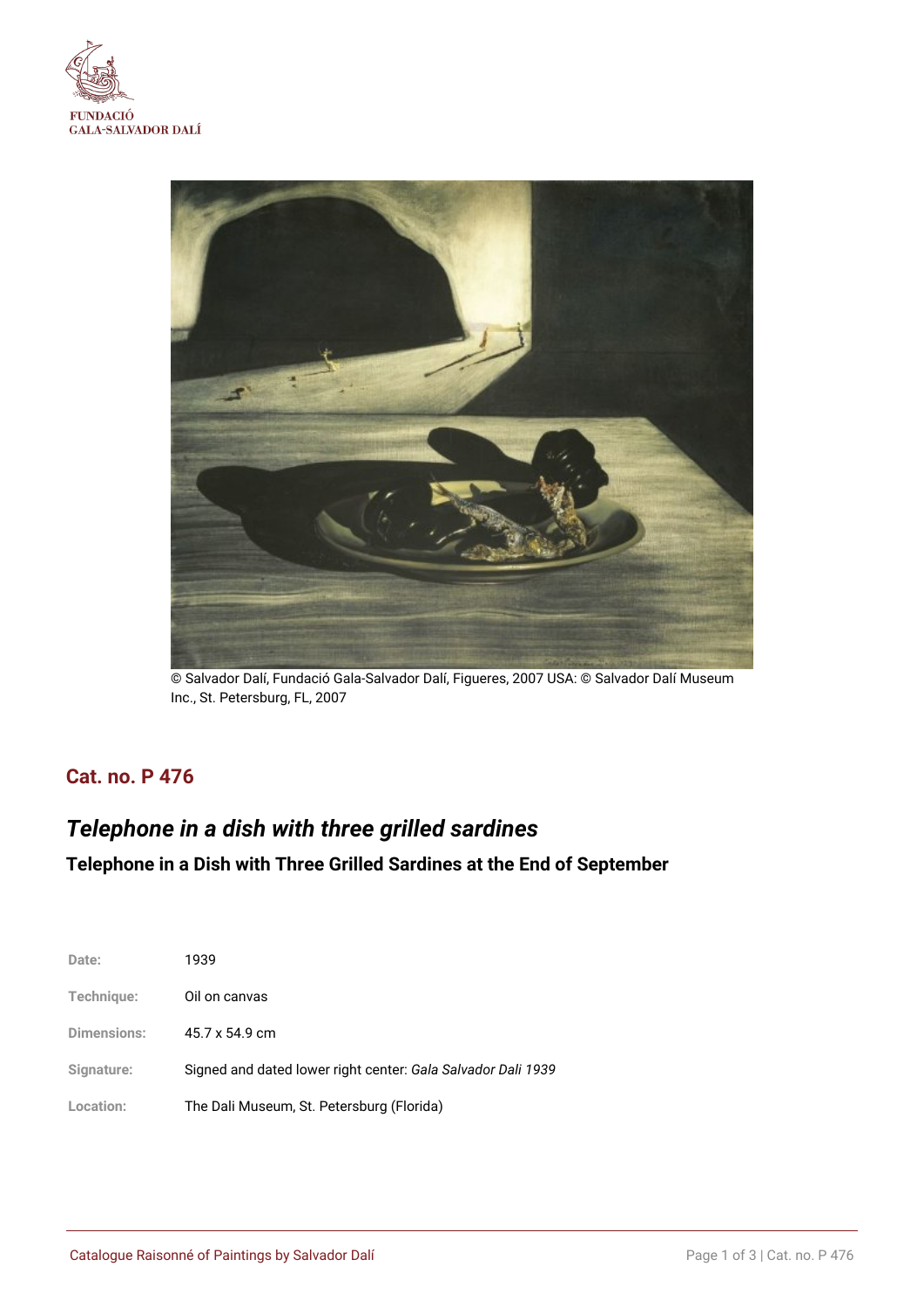#### **Provenance**



- Wright Ludington, Santa Barbara (Clifòrnia)
- E. and A. Reynolds Morse, Cleveland (Ohio)

### **Exhibitions**

- 1939, New York, Julien Levy Gallery, *Salvador Dali 1939*, 21/03/1939 18/04/1939, cat. no. 4
- 1953, Santa Barbara, Santa Barbara Museum of Art, *Fiesta Exhibition Picasso, Gris, Miro, Dali*, 14/08/1953 30/08/1953, cat. no. 61
- 1965, New York, Gallery of Modern Art, *Salvador Dalí, 1910-1965*, 18/12/1965 13/03/1966, cat. no. 99
- 1997, Nova York, Museum of Modern Art, *Objects of desire: the modern still life*, 25/05/1997 26/08/1997, il 83
- 1998, Liverpool, Tate Gallery Liverpool, *Salvador Dalí: a mythology*, 21/10/1998 31/01/1999, cat. no. 41
- 1999, St. Petersburg, Salvador Dalí Museum, *Salvador Dalí: a mythology*, 05/03/1999 24/05/1999, cat. no. 41
- 1999, Fukuoka, Fukuoka Asian Art Museum, *Dali exhibition 1999*, 28/08/1999 24/10/1999, cat. no. 36
- 1999, Figueres, Fundació Gala-Salvador Dalí, *Salvador Dalí : Dream of Venus*, 20/12/1999 28/02/2000, cat. no. 184
- 2002, North Miami, Florida, Museum of Contemporary Art, *Salvador Dalí : Dream of Venus*, 14/03/2002 30/06/2002, cat. no. 184
- 2006, Tokio, Ueno Royal Museum, *Salvador Dali centennial retrospective*, 23/09/2006 04/01/2007, cat. no. 31
- 2007, St. Petersburg, Fl., Salvador Dalí Museum, *Dalí and the Spanish Baroque*, 02/02/2007 24/06/2007, cat. no. 40
- 2009, Melbourne, National Gallery of Victoria, *Salvador Dalí : liquid desire*, 13/06/2009 04/10/2009, no reference

## **Bibliography**

- Salvador Dalí, *The Secret Life of Salvador Dalí*, Dial Press, New York, 1942, p. XIII (detail)
- Salvador Dalí, *Vida secreta de Salvador Dalí*, Poseidón, Buenos Aires, 1944, il. 15 (detail), il.XIII (detail)
- Charles Sterling, *La Nature morte, de l'antiquité à nos jours*, Pierre Tisné, Paris, 1952, p. 124
- *Dalí*, Les Éditions du Chêne, Paris, 1957, p. 7 (detail)
- *Ninety-three oils by Salvador Dalí : 1917-1970*, The Salvador Dali Museum, Cleveland, 1973, p. 166
- *Salvador Dalí ... a panorama of his art*, The Salvador Dali Museum, Cleveland, 1974, p. 85, p. 166
- Jacques Dopagne, *Dalí*, Fernand Hazan, Paris, 1974, il. 52
- *Hommage à Dalí*, Vilo, Paris, 1980, p. 79
- Sarane Alexandrian, *Dalí*, Fernand Hazan, Paris, 1985, il. 52
- *Dalí: the Salvador Dalí museum collection*, Bulfinch, Boston. Toronto. London, 1991, il. 68
- A. Reynolds Morse, *Dali's animal crackers*, Salvador Dalí Museum, St. Petersburg, Florida, 1993, p. 2, p. 100 (detail)
- Robert Descharnes, Gilles Néret, *Salvador Dalí, 1904 -1989*, Benedikt Taschen, Köln, 1994, p. 317
- Marco Di Capua, *Dalí*, Librairie Gründ, Paris, 1994, p. 206
- Kenneth Wach, *Salvador Dalí : masterpieces from the collection of the Salvador Dalí Museum*, Harry N. Abrams, Salvador Dalí Museum, New York, St. Petersburg, Florida, 1996, p. 87
- Margit Rowell, *Objects of desire: the modern still life*, The Museum of Modern Art, Harry N. Abrams, New York, 1997, p. 153
- Dawn Ades, Fiona Bradley, *Salvador Dalí: a mythology*, Tate Gallery Publishing, London, 1998, p. 103
- *Salvador Dalí : Dream of Venus*, Fundació Gala-Salvador Dalí, Fundació "La Caixa", Figueres, Barcelona, 1999, p. 191
- *Dali exhibition 1999*, NTV Europe B.V., [S.l.], 1999, p. 114 (detail), p. 115
- Robert S. Lubar, *The Salvador Dalí Museum collection*, Bulfinch, Boston New York London, 2000, p. 116
- *Salvador Dalí : Dream of Venus*, Fundació Gala-Salvador Dalí, Fundació "La Caixa", Museum of Contemporary Art,